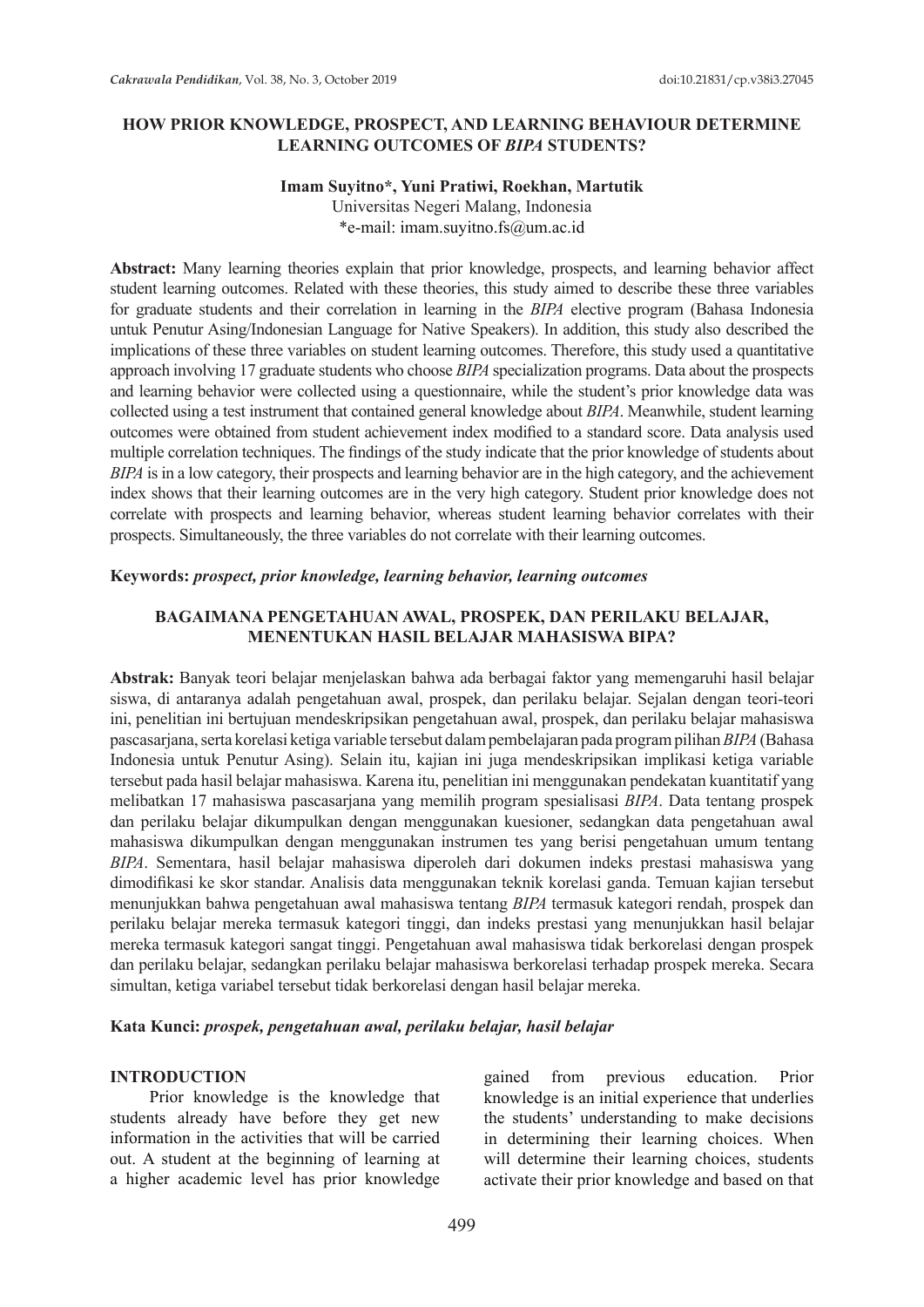knowledge students develop their experience in the chosen training.

Prior knowledge is a positive energy that builds an impression on students so that it encourages them to have the prospect of learning. The findings of previous studies that investigated the effects of students 'intrinsic motivation and prior knowledge on Chinese learning achievement showed that students' prior knowledge and intrinsic motivation influenced their achievement in learning Chinese. Previous knowledge possessed by students also has an influence on students' intrinsic motivation (Baek, Xu, Han, & Cho, 2015).

In achieving the expected goals, individuals generally control themselves by evaluating themselves based on their prior knowledge. The evaluation is related to the strategies carried out and the learning outcomes that have been achieved. The results of these evaluations are useful as feedback to improve their learning strategies (Snyder, Shorey, Cheavens, Pulvers, Adams, & Wiklund, 2002). Self-evaluation is useful for various purposes and help individuals or entities in reflecting their performance to measure strengths and weaknesses in work (McNamara & O'Hara, 2008)

Postgraduate students are adult students who have diverse prior knowledge so that they have different motivations, prospect, and privacy in learning. Maturity brings unique characteristics that influence the way they are motivated to learn (Malamed, 2009). Adult students can control themselves and think carefully to determine the choice of activities they will do. By the learning, they expect to have added value that is useful for their future.

Mindset and learning orientation of postgraduate students are different from undergraduate students. In the learning process, they always direct their learning activities to discover new knowledge, skills, and experiences needed for their life. This condition implies the learning process. Lecturers need to consider selfconcept, the role of experience, learning readiness, and learning orientation of their students. It is necessary to regulate the physical environment, social and psychological environment, diagnosis of learning needs, careful planning, clear learning goals, participatory learning models, learning materials and techniques tailored to students' experiences.

Every student in conducting learning activities has a prospect. Prospect is a distant view of what must be done in learning to achieve future goals. The prospect is normative and abstract so that it cannot be stated concretely because it explains about the detailed description of desires expected by individuals personally. However, several aspects can be explored from this prospect, including (a) future orientation, (b) aspired targets, and (c) principles of values that contain rewards (Sora, 2014). Prospect in learning can be said as orientation, target, and values aspired by students for their future that are realized through learning activities.

Prospect in learning is one of the factors that form the expectation of success in learning. The expectation of success in learning is a thought that contains agency, effort, and method (pathway), and individual assessment of the chances of success of the study (Snyder, Rand, & Sigmon, 2002). The prospect is an important factor that encourages students to be more active in fighting for the hope of success. Students' expectations for success will encourage them to study hard in achieving the expected goals. Students who have future expectation will learn well to complete their learning tasks (Jembarwati, 2015).

Students who have prospects will do learning activities programmatically. The strong and weak orientation to the future will be seen in the quality of their learning behavior. They always act in a planned manner and believe that the learning strategies they do can achieve their goals. Such activities will continue to encourage them to act actively in achieving their learning goals (Snyder, 2010). Students who have a prospect will have good learning behavior because they have programmed planning and learning strategies.

In realizing prospects, students prefer to take the education process rather than doing other activities. Learning orientation for the sake of the future is a locus of internal control for their goals and expectations. The prospect is the expectation of the ideal that can be achieved for the future of his life. The students' prospect is to guide behavior as well as motivation in learning to achieve future success. In this case, futureoriented learning will direct behavior to meet needs in achieving goals, plans that have been prepared, and hopes that are aspired (Seginer,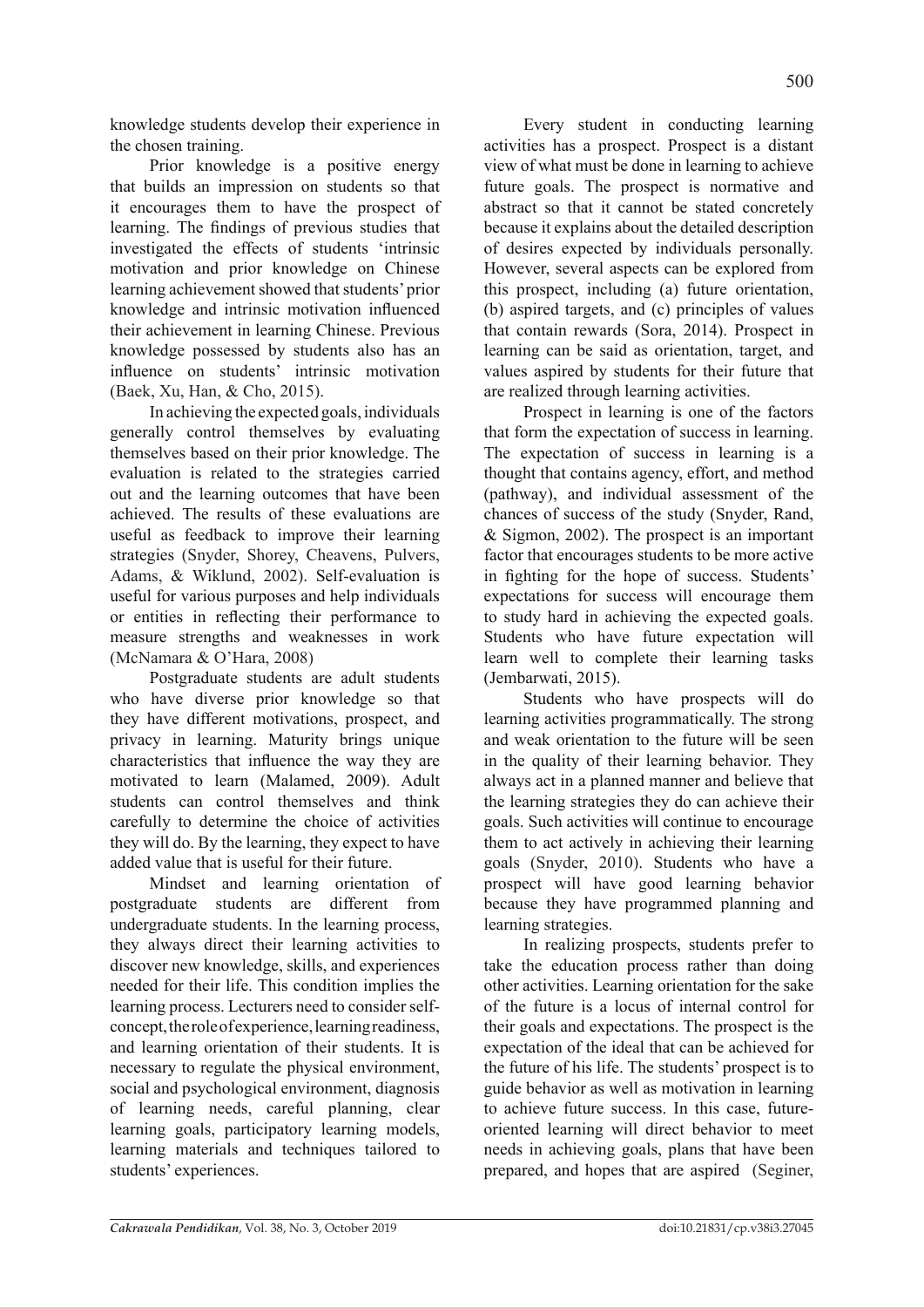2009). Such behavior is carried out to overcome difficulties in maintaining future expectations (Leonard & Amanah, 2017). Future-oriented students will be motivated to achieve the desired goals and continue to obtain an optimal learning experience.

Based on the descriptions above, this article presents the findings of quantitative research that described students' prior knowledge, prospects, and learning behaviour, and its correlation in *BIPA* elective program. The study also sought to know the implication of students' prior knowledge, prospects, and learning behaviour on their learning outcomes in the chosen *BIPA* elective program. The findings of this study have significant benefits for students, lecturers, and further research. For the students, these findings can be feedback to improve their learning performance and optimize their achievement. For lecturers, the findings provide useful information for designing lecture assignments that can motivate and challenge students to generate student performance in achieving their expectations. Meanwhile, for further researchers, the findings of this study can be a reference in developing a research design, preparing theoretical frameworks, determining samples and data, and analyzing data.

## **METHOD**

This study used a quantitative approach. Participants of the study were 17 postgraduate students who chose the *BIPA* program specification. They were semester 2 students who have taken several general courses, but have not taken *BIPA* specification courses. They took *BIPA* specifications starting from semester 2.

To answer the problem of the study, the data collected in this study were in the form of quantitative data, namely scores about previous knowledge, prospects, learning performance, and grade point indexes achieved by students. To obtain data on prior knowledge, this study used a test instrument about *BIPA* knowledge, which is a multiple choice test consisting of 50 items. Meanwhile, to obtain data on prospects and learning performance, this study used a closed questionnaire, each of which consisted of 20 questions (a test instrument questionnaire and a questionnaire can be seen in the appendix). Meanwhile, to obtain data about student learning outcomes, the study conducted a document study of grade point index achieved by students in the transcript of their study results.

To gain an understanding of prior knowledge of students, their prospects in taking the *BIPA* specification program, and their learning behavior in lectures, this study conducted descriptive statistical calculations using the statistical application of SPSS version 20. Through descriptive calculations, the results of calculations can be obtained on average score (mean), median (median), and frequently occurring values (mode). Meanwhile, to find out the findings about the correlation between the three variables and their implications for learning outcomes, this study applies a multiple regression analysis, which is to measure the relationship of an independent variable (prior knowledge, prospects, and learning performance) with an independent variable (learning outcomes). The use of multiple correlation techniques is intended to show the direction and strength of the relationship between the three independent variables partially and simultaneously with one dependent variable. In this case, the relationship between prior knowledge, prospects, and student learning behavior with student learning outcomes.

### **FINDINGS AND DISCUSSION Findings**

# *The Descriptions of Prior Knowledge, Prospect, Learning Behaviour, and Learning Outcome of Postgraduate Students in BIPA Elective Program*

Based on the analysis results, the average score of students' prior knowledge is 47.01, students' prospect is 78.97, students' learning behaviour is 75.51, and students' learning outcome is 95.57. Based on the score, it can be concluded that prior knowledge of students is in low category, whereas students' prospect and learning behaviour are in high category. Meanwhile, their learning outcome is in very high category.

The correlation between students' prior knowledge, students' prospect, and students' prospects in *BIPA* elective learning can be seen in Table 1-3.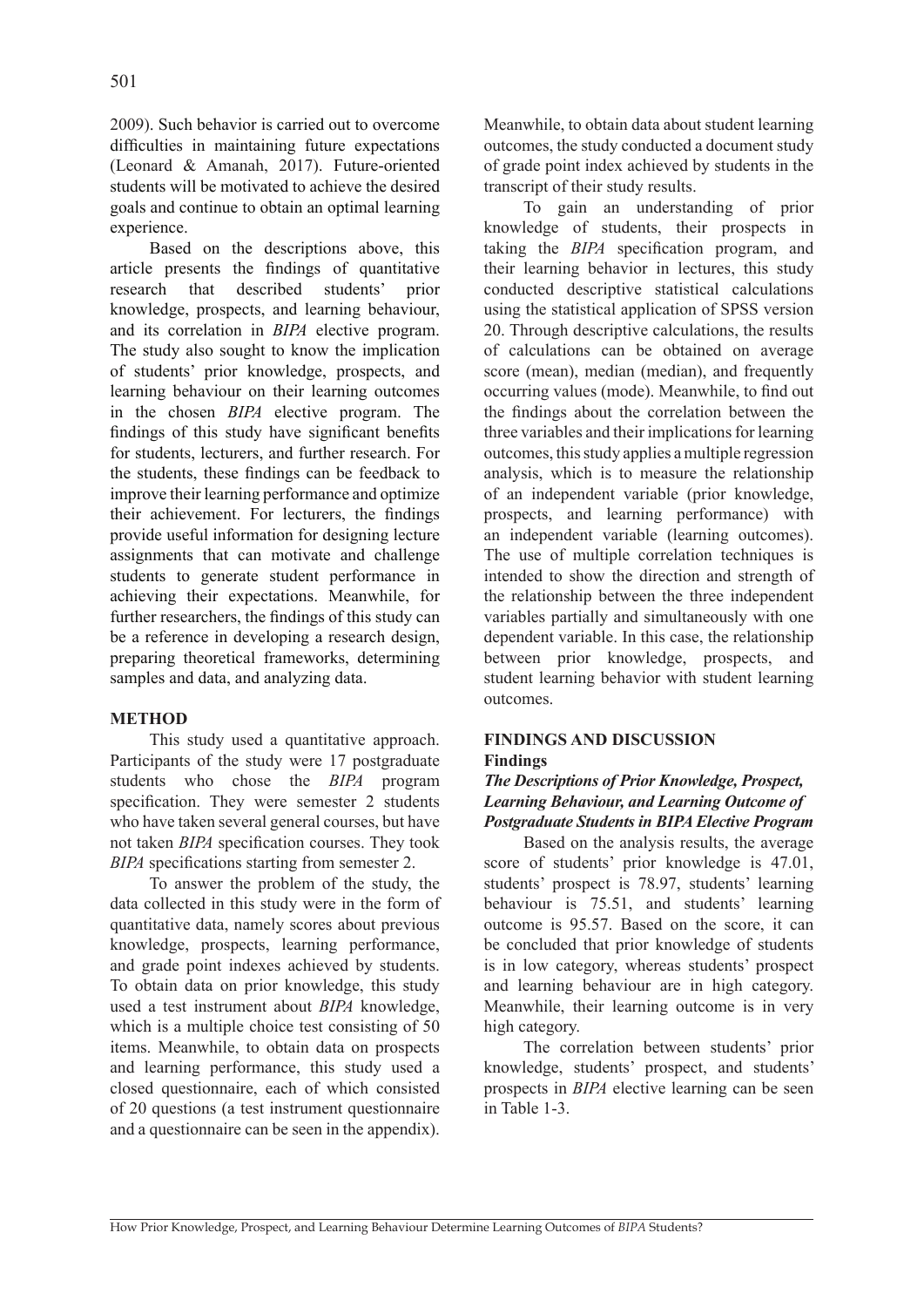|          |                                   | <b>Prior Knowledge</b> | Prospect |
|----------|-----------------------------------|------------------------|----------|
| Prior    | Pearson Correlation               |                        | .191     |
|          | Sig. (2-tailed)                   |                        | .462     |
|          | Sum of Squares and Cross-products | 920.941                | 278.529  |
|          | Covariance                        | 57.559                 | 17.408   |
|          | N                                 | 17                     | 17       |
| Prospect | Pearson Correlation               | .191                   |          |
|          | Sig. (2-tailed)                   | .462                   |          |
|          | Sum of Squares and Cross-products | 278.529                | 2300.735 |
|          | Covariance                        | 17.408                 | 143.796  |
|          | N                                 | 17                     | 17       |

**Table 1. Correlations between Students' Prior Knowledge and Their Prospects**

Based on the table above, it can be seen that the level of significance of the correlation between students' prior knowledge and their prospect is  $.462$  ( $> .05$ ). This shows that there is no significant correlation between students' prior knowledge and their prospect in the *BIPA* elective program. Based on the magnitude of the significance level, it can be said that the high and low prior knowledge of students does not always correlate with their high and low prospects in *BIPA* elective program.

The results of the correlation analysis between students' prospect and their learning behaviour can be seen in the Table 2.

It can be seen that the significance level of the correlation between students' prospect and their learning behaviour is  $.013$  (<.05). From this significance level, it can be said that students 'prospects correlate significantly with students' learning behaviour. This shows that the higher the prospect of students will be the stronger their learning behaviour.

The results of SPSS analysis shows that the correlation between students' prior knowledge and their learning behavior in *BIPA* elective learning can be seen in Table 3.

The results of the SPSS analysis in the table above show that the significance level of the

|          |                                                            | <b>Prospect</b> | <b>Learning Behavior</b> |
|----------|------------------------------------------------------------|-----------------|--------------------------|
| Prospect | Pearson Correlation                                        |                 | $.590*$                  |
|          | Sig. (2-tailed)                                            |                 | .013                     |
|          | Sum of Squares and Cross-products                          | 2300.735        | 1423.070                 |
|          | Covariance                                                 | 143.796         | 88.942                   |
|          | N                                                          | 17              | 17                       |
| Behavior | Pearson Correlation                                        | .590*           |                          |
|          | Sig. (2-tailed)                                            | .013            |                          |
|          | Sum of Squares and Cross-products                          | 1423.070        | 2531.434                 |
|          | Covariance                                                 | 88.942          | 158.215                  |
|          | N                                                          | 17              | 17                       |
|          | *. Correlation is significant at the .05 level (2-tailed). |                 |                          |

**Table 2. Correlations between Students' Prospect and Their Learning Behavior**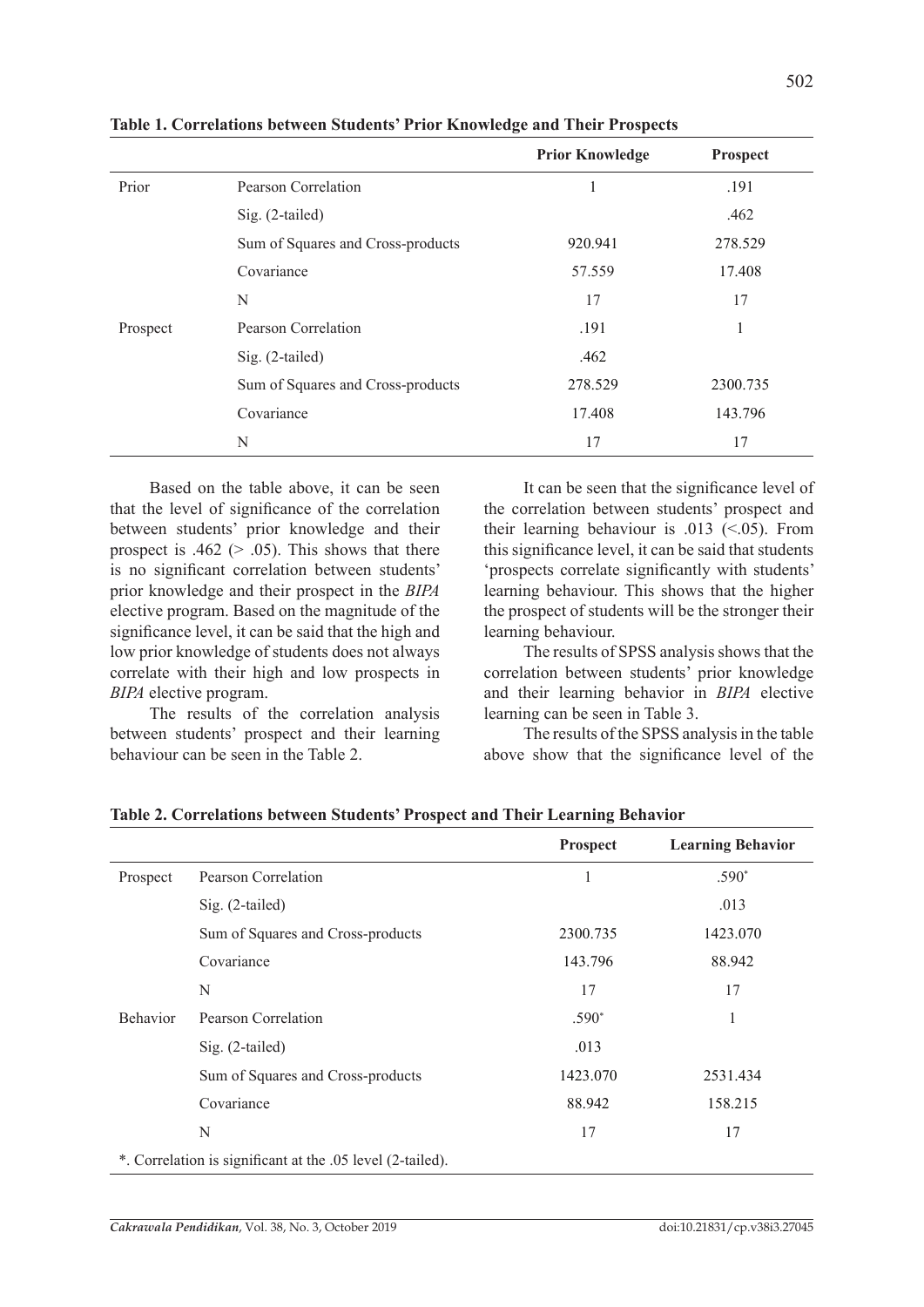|                 |                                   | <b>Prior</b> | <b>Behavior</b> |
|-----------------|-----------------------------------|--------------|-----------------|
| Prior           | Pearson Correlation               |              | $-.014$         |
|                 | Sig. (2-tailed)                   |              | .957            |
|                 | Sum of Squares and Cross-products | 920.941      | $-21.765$       |
|                 | Covariance                        | 57.559       | $-1.360$        |
|                 | N                                 | 17           | 17              |
| <b>Behavior</b> | Pearson Correlation               | $-.014$      | 1               |
|                 | Sig. (2-tailed)                   | .957         |                 |
|                 | Sum of Squares and Cross-products | $-21.765$    | 2531.434        |
|                 | Covariance                        | $-1.360$     | 158.215         |
|                 | N                                 | 17           | 17              |

**Table 3. Correlations between Students' Prior Knowledge and Their Learning Behaviour**

correlation between students' prior knowledge and their learning behaviour is  $.957$  ( $> .05$ ). The level of significance indicates that students' prior knowledge and their learning behaviour do not correlate significantly. The high and low level of students' prior knowledge does not always correlate with strong and weak student learning behaviour.

## *The Implications of Students' Prior Knowledge, Prospects, and Learning Behaviour to Their Learning Outcome in BIPA Elective Program*

The results of the SPSS analysis inform that implication of students' prior knowledge, prospects, and learning behavior to their learning outcomes can be seen in the Table 4.

From the results of the analysis above, it can be seen that the predictor significance level in the dependent variable is  $.893$  ( $> .05$ ). This shows that students 'prior knowledge, prospects, and learning behavior do not have a significant influence on the students' learning outcomes. This means that simultaneous highlevel students' prior knowledge, prospects, and learning behavior do not always have implications for the high level of their learning outcomes in *BIPA* elective programs.

If analyzed partially, from the three predictor variables, the variables that have the greatest implications for the learning outcome are shown in the Table 5.

|                          | Table 4. Implication of Students' Prior Knowledge, Prospects, and Learning Behavior to Their |
|--------------------------|----------------------------------------------------------------------------------------------|
| <b>Learning Outcomes</b> |                                                                                              |

| <b>Model</b> | <b>Sum of Squares</b> | df | <b>Mean Square</b> |      | Sig.              |
|--------------|-----------------------|----|--------------------|------|-------------------|
| Regression   | 1.759                 |    | .586               | .202 | .893 <sup>a</sup> |
| Residual     | 37.711                | 13 | 2.901              |      |                   |
| Total        | 39.471                | 16 |                    |      |                   |

a. Predictors: (Constant), Behavior, Prior, Prospect

b. Dependent Variable: GPI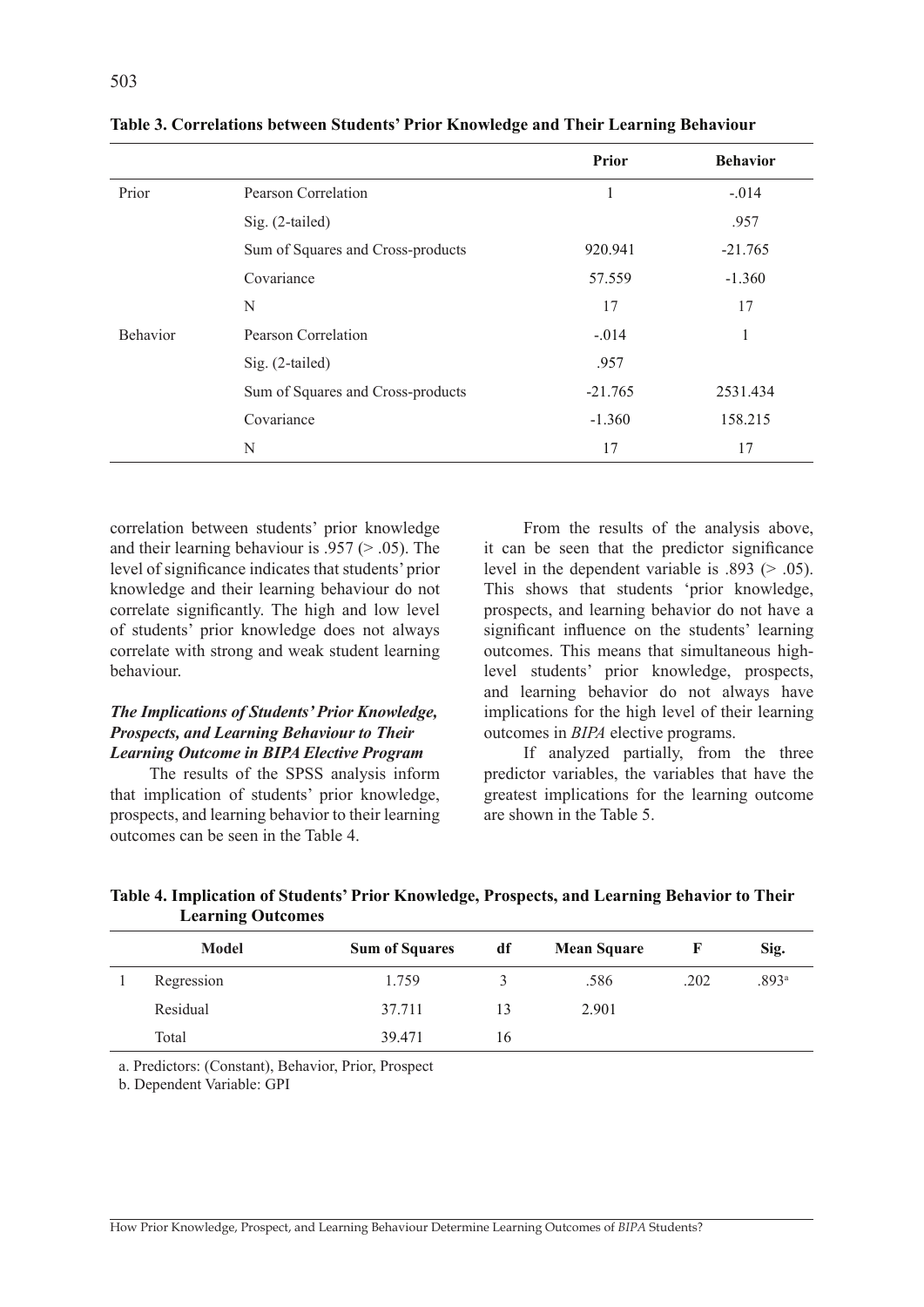| <b>Model</b> |                            | <b>Coefficients</b> | Unstandardized | <b>Standardized</b><br><b>Coefficients</b> |        |                       |                              | 95% Confidence<br><b>Interval for B</b> |              | <b>Correlations</b> |                | Collinearity<br><b>Statistics</b> |       |
|--------------|----------------------------|---------------------|----------------|--------------------------------------------|--------|-----------------------|------------------------------|-----------------------------------------|--------------|---------------------|----------------|-----------------------------------|-------|
|              | B                          | Std.<br>Error       | <b>Beta</b>    |                                            | Sig.   | Lower<br><b>Bound</b> | <b>Upper</b><br><b>Bound</b> | Zero-<br>order                          | Partial Part |                     | Tole-<br>rance | VIF                               |       |
|              | 1 (Constant)               | 93.173              | 3.850          |                                            | 24.200 | .000                  | 84.855                       | 101.491                                 |              |                     |                |                                   |       |
|              | Prior                      | .005                | .058           | .026                                       | .093   | .928                  | $-.120$                      | .131                                    | .064         | .026                | .025           | .939                              | 1.065 |
|              | Prospect                   | .026                | .045           | .199                                       | .575   | .575                  | $-.072$                      | .124                                    | .210         | .157                | .156           | .612                              | 1.633 |
|              | Behavior                   | .001                | .042           | .009                                       | .028   | .978                  | $-.091$                      | .093                                    | .126         | .008                | .008           | .636                              | 1.574 |
|              | a. Dependent Variable: GPI |                     |                |                                            |        |                       |                              |                                         |              |                     |                |                                   |       |

**Table 5. Partial Correlation Coefficients<sup>a</sup>**

Partially predictor variables do not have a significant contribution to learning outcomes. The significance level of the contribution is as follows: (a) prior knowledge on learning outcomes is  $.928$  ( $> .05$ ), (b) prospects on learning outcomes are .575 ( $> .05$ ), and (c) learning behaviour on learning outcomes is .978 ( $>$  .05). Based on the magnitude of the significance level of each of these variables, it can be said that prior knowledge, prospect, and learning behaviour contribute insignificantly to learning outcomes. Although not significant, the magnitude of the contribution of each variable can be compared. The highest contribution of the three variables is the prospect (.157), while prior knowledge has a contribution of .026 and learning behaviour has a contribution of .008.

## **Discussion**

# *Prior Knowledge, Prospect, and Learning Behaviour of Postgraduate Students in BIPA Elective Program*

Based on the findings of the study, it can be said that students do not understand *BIPA* learning adequately. This happened because the students had never studied the *BIPA* material so they did not have enough knowledge about *BIPA*. Prior knowledge is the condition of knowledge possessed by students before they acquire knowledge of further learning assignments. Understanding prior knowledge of students is important because it is the key to learning (Barrette & Paesani, 2018). Such knowledge is an important factor because it can affect the process and results of subsequent lectures (Newman, Trimmer, & Padró, 2019). This understanding of prior knowledge is important for both students and lecturers because it can be a controlling factor in the implementation of learning.

The findings also showed that students have high prospects in the *BIPA* elective program. Prospect is a series of words that show dreams, ideas or core values that are owned by a person or organization. Prospect is also thoughts that are in someone's mind. These thoughts are a picture of the future to be achieved. A prospect is a possibility that something fabulous will happen. Prospect in learning can be interpreted as a foresight regarding the direction of selfmanagement in learning, namely what will be done in learning to build success for the future (Salamadian, 2017).

A students' prospect in learning is built on two factors, namely their ideology and future expectations. Both of these factors build individual perceptions and behavior in their interactions with their learning environment. The behavior of each learning varies because each has a different perception. Characteristics possessed by individuals will be taken when the individual enters a new learning task (Nurmaleny, 2014).

Based on the findings, it can be known that students have a good learning behaviour in the *BIPA* elective program. Student learning behavior reflects the personality possessed by students. Their personality developed based on environmental situations that affect them. Burk (2015) said that the environment can be positive or negative, but from that environment allows them to grow and develop. Kusaeri, Aditomo, Ridho, & Fuad (2018) revealed that student learning behavior is influenced by various factors, including family background, habits in the social environment, and prior learning experiences. In this case, personality is the beliefs, behaviors, and values that form the main characteristics of an individual. Students' personality determines the way they interact with their environment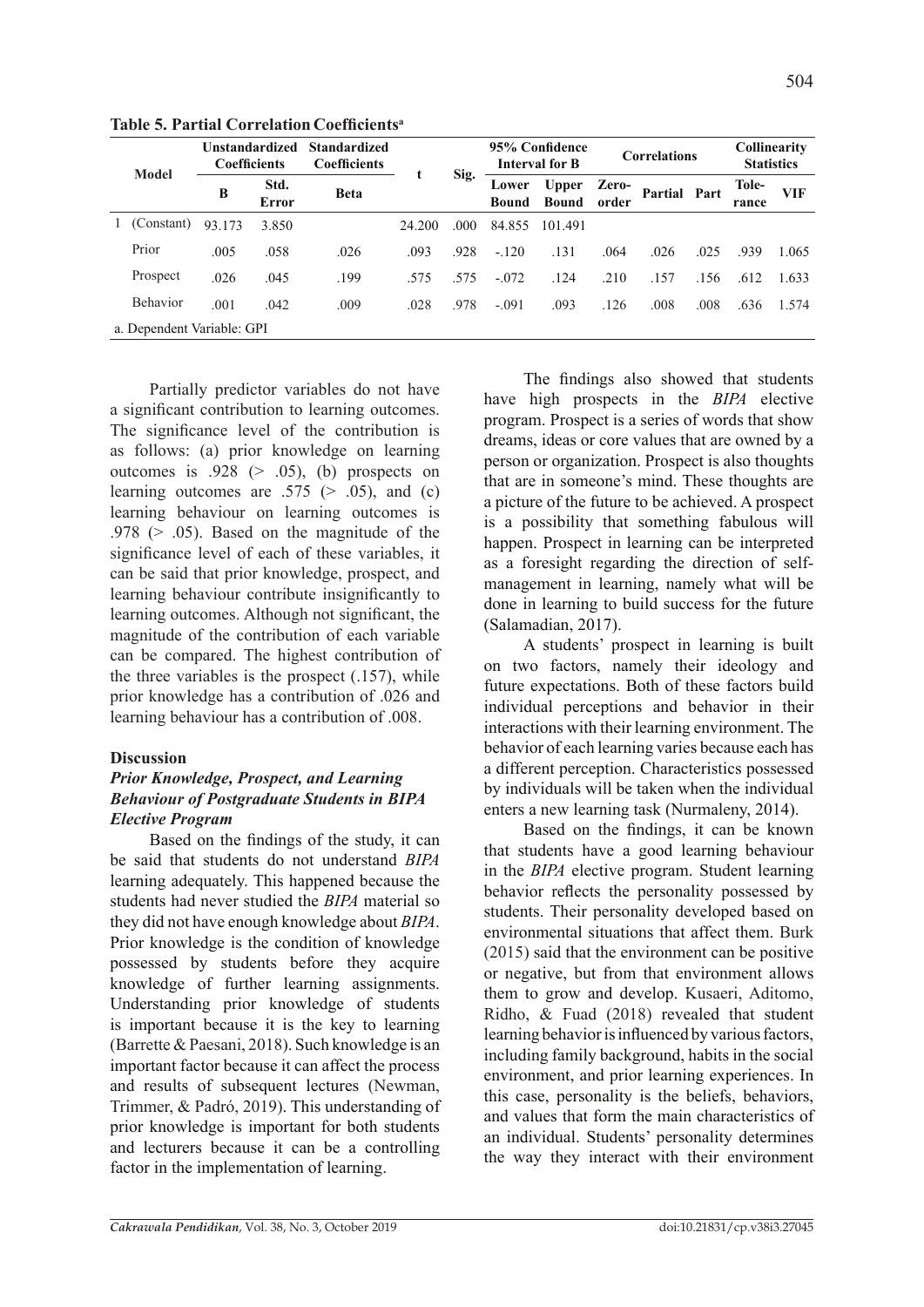and react in certain situations. The results of the study have important significance for the development of learning programs, especially in efforts to improve learning program services for students. By quoting a statement said by Hastuti, Alfiasari, Hernawati, Oktriyanto, & Puspitasari (2019), it can be revealed that in order to develop programs that can improve the quality of learning outcomes, it is necessary to examine to provide an empirical framework as a basis for program development.

Learning Behavior emphasizes the important relationship between the way students learn and their social knowledge and behavior. In carrying out these activities, the focus is on building positive relationships between three, namely the elements of self, others and curriculum. Sitorus, Siswandari, & Kristiani (2019) studied that learning behavior has a positive correlation with learning outcomes achieved by students. The principles of student learning behavior have broad implications for students, lecturers, and other professionals. Learning behavior is everything that is done by students to achieve the goals of their learning. Learning behavior between one student with one another varies because they have different characteristics (Naomi, 2007). Learning behavior can be said as learning activities performed by students in completing learning tasks (Chance, 2013).

Based on the description of the results of the analysis above, it can be stated that prior knowledge does not correlate significantly with the prospect. This shows that students who have high prior knowledge must not have prospects that are following their knowledge. Student prospects are likely to change due to changes in thinking based on the new situation at hand. The new environment faced by students is likely to be more challenging and more interesting so that it significantly influences students' minds to change their prospects. Academic social environment influences and changes the life principle of students to determine their future expectations. These findings are in line with a psychological theory which explains that a person's personality is influenced and shaped by the surrounding environment (John, Robins, & Pervin, 2008).

The absence of a relationship between prior knowledge with the prospects of students needs to be a concern for program managers. Program managers must be proactive in finding solutions to minimize the potential for discrepancies between what the institution expects and what they expect (Hassel & Ridout, 2018). This problem tends to become increasingly important considering that their success is not only determined by their previous competence but also determined by other factors outside the student. The difference between what students think or what they expect in learning has a significant effect on their academic preparedness.

The findings of this study also show that prior knowledge correlates not significantly with learning behavior. These findings indicate that students' social-academic maturity is more determined by their academic social environment. The results of other previous studies that examined genetic, cross-cultural, and prospective-longitudinal behavior showed that genetic influences undoubtedly played an important role, but the influence of the environment on personality development became more important and more stable during the early adult period. The transition of social roles is related to personality-character changes towards greater social maturity (Bleidorn, 2015).

The findings of this study indicate that there is a correlation between prior knowledge and learning behavior even though the correlation has a low significance. This is another problem that concerns their expectations about how they will get study services at the university (Senior, Fung, Howard, & Senior, 2018). The findings show that students have learning preferences in small classes, compared to learning in large classes (Borghi, Mainardes, & Silva, 2016). Through small classes, students have greater opportunities for face-to-face interaction with teaching staff (Money, Nixon, Tracy, Hennessy, Ball, & Dinning, 2017). Their dependence on obtaining maximum services from teachers they can get because they are in the teaching of small classes.

The description above shows that the environment affects one's personality as reflected in future expectations and behavior in their lives. This study adds a proof that the prospects of students have a significant correlation with their learning behavior. Based on the findings of this study, it can be concluded that the students' personality controls their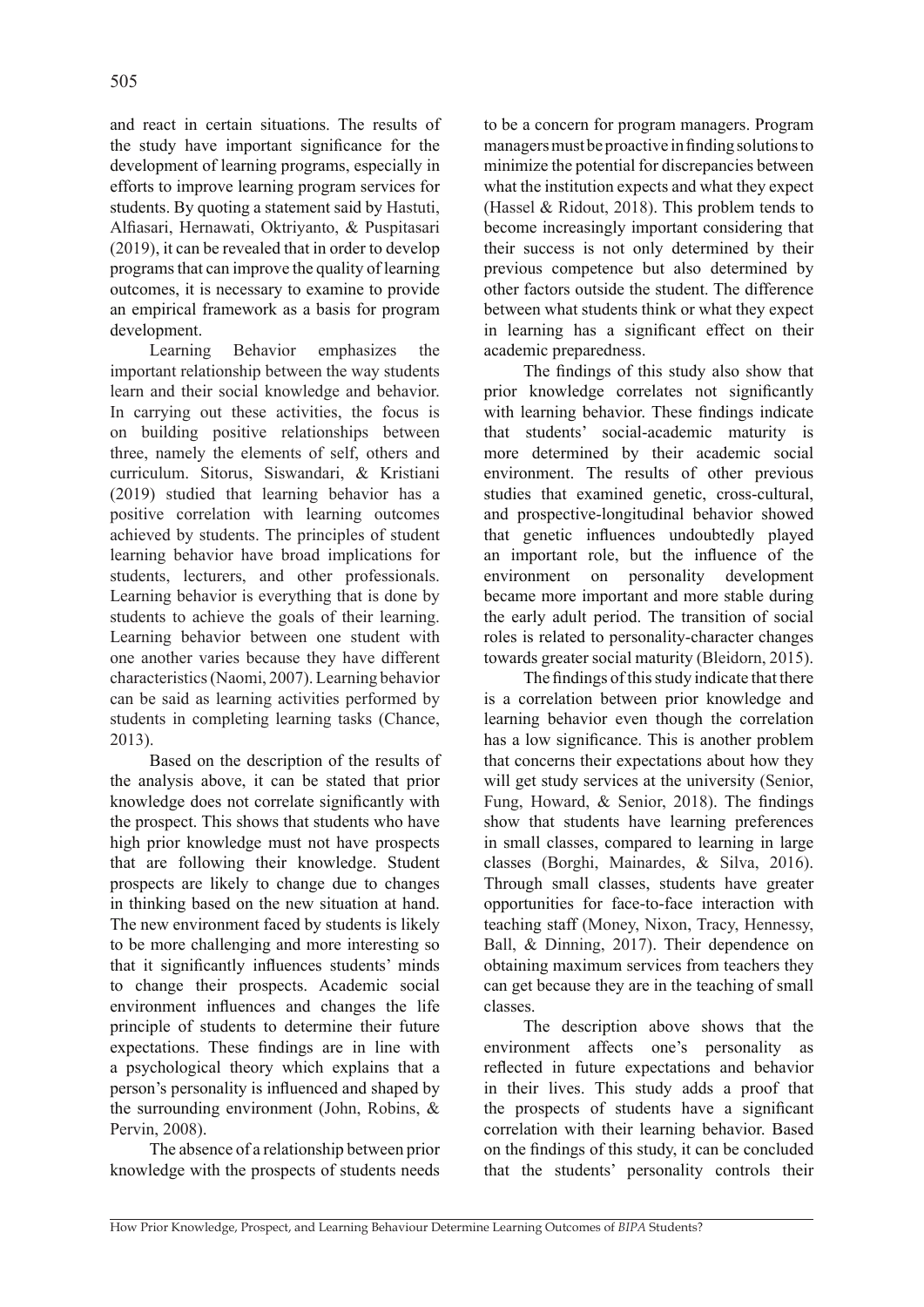prospects and behavior. Student learning behavior is understood as a mental process that changes their perception to choose an action that is considered most appropriate for their future. This behavior includes all types of behavior in decision making that are intuitive, automatic, impulsive, and deliberate decision making (Van de Kaa, 2010). Differences in student character and the impact of decision-making distinguish their strategic, tactical and operational choices in learning.

## *The Implication of Prior Knowledge, Prospect, and Learning Behaviour to Learning Outcome*

The results of this study show that prior knowledge, prospects, and student learning behavior, both partially and simultaneously, do not significantly influence student learning outcomes. These findings appear different from learning theories in general. In learning theory, explained the ways and processes of students in absorbing, processing, and maintaining knowledge during learning. The influence of cognitive, emotional, and environmental, as well as previous experience influences the way of understanding, looking at the future, gaining knowledge, and maintaining the skills that have been acquired (Schunk, 2011). Therefore, the findings of this study are not in line with the learning theory. The differences can be explained from various aspects, namely the aspects of the instruments used for collecting data, student characteristics, and student learning outcomes.

Instruments for measuring prior knowledge of students are developed based on the subject matter specifically related to learning Indonesian for foreign students. Meanwhile, learning outcomes used as a reference to determine the success of student studies are grade point indexes obtained by students in the previous semester. The grade point index is the average value of accumulated values for several courses for the master degree program that are more theoretical and general. Therefore, it can be understood that there is no contribution of prior knowledge to these learning outcomes because the questions used to measure prior knowledge are only a small part of general knowledge that should be included in the course. Norman, Blakstad, Johnsen, Martinsen, & Price (2016) examine the relationship of specific questions to general

knowledge. The results of their study explained that specific questions were not suitable for measuring students' general knowledge.

Students have different preferences related to how they learn. Learning strategies that must be normatively carried out by students are probably not following the way of learning adult students who already have various learning style references (Mkonto, 2015). They generally have chosen and determined their learning style so that the learning styles and strategies asked in the questionnaire are deemed not according to their preferences. Therefore, the findings of this study indicate that student learning behavior does not contribute significantly to their learning outcomes. There are obviously many other factors could have interacted with the learning outcomes, which is worthed it to be investigated in the future.

# **CONCLUSION**

It can be concluded that students did not have sufficient knowledge about *BIPA* learning because this knowledge is new material for them. Their lack of knowledge about *BIPA* does not correlate with their prospects and learning behavior. The high prospects and their behavior in learning is largely determined by the learning environment that makes them eager to learn. This learning environment is what drives them to achieve very high learning outcomes.

These findings have important meaning for higher education institutions, especially for teaching staff and managers of learning programs. However, behind these findings, there may still be bias so that the findings cannot be fully used as guidelines for changing the learning program. This study has limitations, especially concerning too few sample sizes. The small number of samples is likely to cause bias in the results of statistical analysis. The finding bias is also likely to occur because of the use of non-standard measuring instruments, namely predicting general learning outcomes by using specific questions. Therefore, these limitations can be an important concern for future researchers so that in developing their study designs, they can determine larger samples and more careful in the preparation of their research instruments.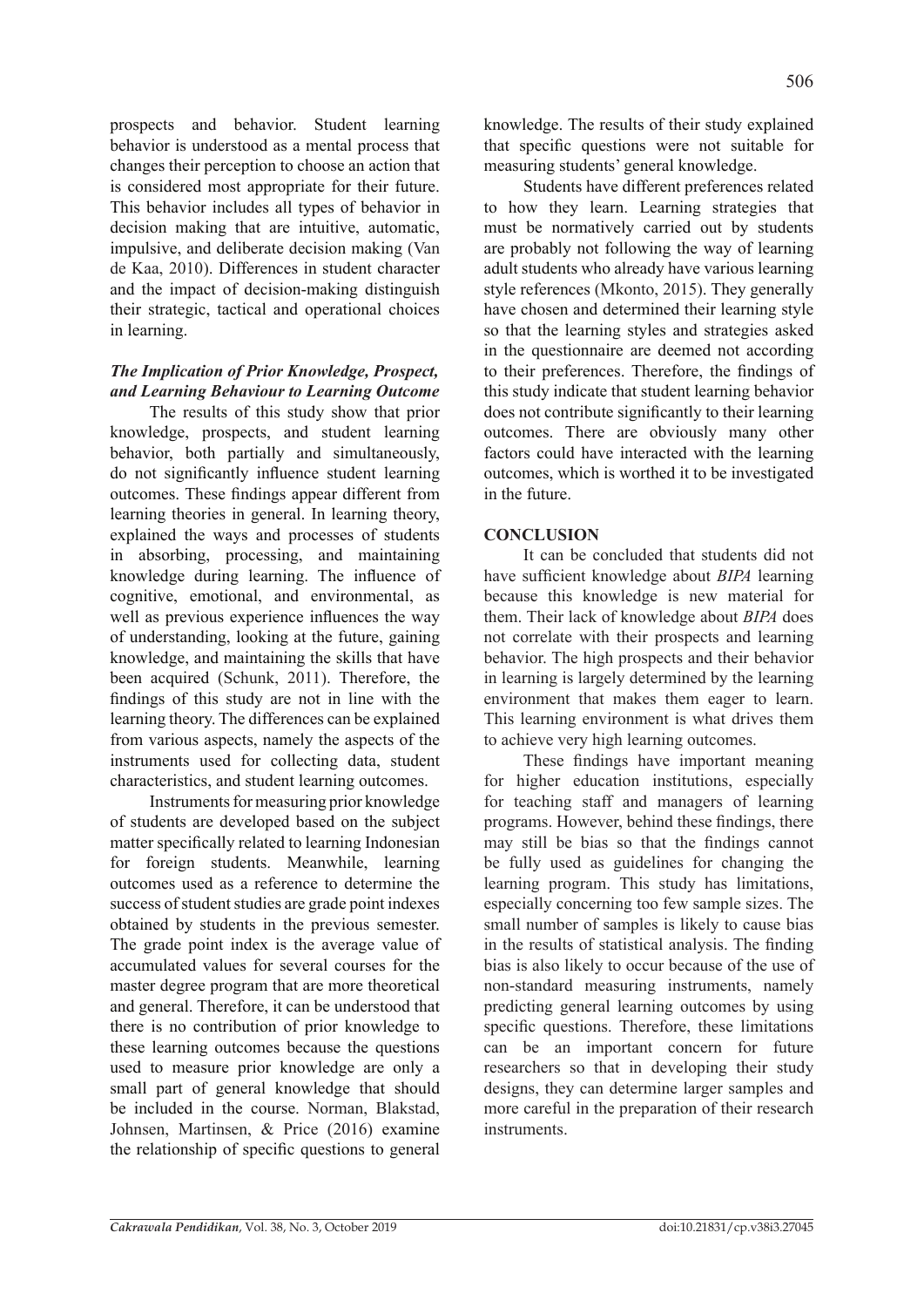## **REFERENCES**

- Baek, Y., Xu, Y., Han, S., & Cho, J. (2015). Exploring effects of intrinsic motivation and prior knowledge on student achievements in game-based learning. *The Smart Computing Review*, *5*(5), 368- 377. doi:10.6029/smartcr.2015.10.001.
- Barrette, C. M., & Paesani, K. (2018). Conceptualizing cultural literacy through student learning outcomes assessment. *Foreign Language Annals*, *51*(2), 331- 343. doi:10.1111/flan.12337.
- Bleidorn, W. (2015). What accounts for personality maturation in early adulthood? *Current Directions in Psychological Science*, *24*(3), 245-252. doi:10.1177/0963721414568662.
- Borghi, S., Mainardes, E., & Silva, É. (2016). Expectations of higher education students: A comparison between the perception of student and teachers. *Tertiary Education and Management*, *22*(2), 171-188. doi:10. 1080/13583883.2016.1188326.
- Burk, S. (2015, April 30). *Role of environment in personality development*. Retrieved from https://prezi.com/.
- Chance, P. (2013). *Learning and behavior* (7<sup>th</sup>) ed). Belmont, CA: Cengage Learning.
- Hassel, S., & Ridout, N. (2018). An investigation of first-year students' and lecturers' expectations of university education. *Frontiers in Psychology*, *8*(2218), 1-13. doi:10.3389/fpsyg.2017.02218.
- Hastuti, D., Alfiasari, A., Hernawati, N., Oktriyanto, O., & Puspitasari, M. D. (2019). Effectiveness of "Pik-R" program as an extracurricular for high/vocational school students in preventing negative behaviors of adolescents. *Cakrawala Pendidikan*, *38*(1), 1-15. doi:10.21831/ cp.v38i1.22283.
- Jembarwati, O. (2015). Pelatihan orientasi masa depan dan harapan keberhasilan studi

pada siswa SMA. *Humanitas*, *12*(1), 45- 51. doi:10.26555/humanitas.v12i1.3828.

- John, O. P., Robins, R. W., & Pervin, L. A. (2008). *Handbook of personality: Theory and research* (3rd ed). New York, NY: The Guilford Press.
- Kusaeri, K., Aditomo, A., Ridho, A., & Fuad, A. Z. (2018). Socioeconomic status, parental involvement in learning and student' mathematics achievement in Indonesian Senior High School. *Cakrawala Pendidikan*, *37*(3), 333-344. doi:10.21831/cp.v38i3.21100.
- Leonard, L., & Amanah, N. (2017). Pengaruh adversity quotient dan kemampuan berpikir kritis terhadap prestasi belajar matematika. *Perspektif Ilmu Pendidikan, 28*(1), 55-64.
- Malamed, C. (2009). *Characteristics of adult learners*. Retrieved from http:// theelearningcoach.com/.
- McNamara, G., & O'Hara, J. (2008). The importance of the concept of selfevaluation in the changing landscape of education policy. *Studies in Educational Evaluation*, *34*(3), 173–179. doi:10.1016/j. stueduc.2008.08.001.
- Mkonto, N. (2015). Students' learning preferences. *Journal of Studies in Education*, *5*(3), 212-235. doi:10.5296/ jse.v5i3.8125.
- Money, J., Nixon, S., Tracy, F., Hennessy, C., Ball, E., & Dinning, T. (2017). Undergraduate student expectations of university in the United Kingdom: What really matters to them? *Cogent Education*, *4*(1), 1-11. doi:1 0.1080/2331186X.2017.1301855.
- Naomi, M. R. W. P. (2007). Pengaruh motivasi diri terhadap kinerja belajar mahasiwa studi kasus pada mahasiswa Universitas Paramadina. *Abmas*, *7*(7), 1-8.
- Newman, T., Trimmer, K., & Padró, F. F. (2019). The need for case studies to illustrate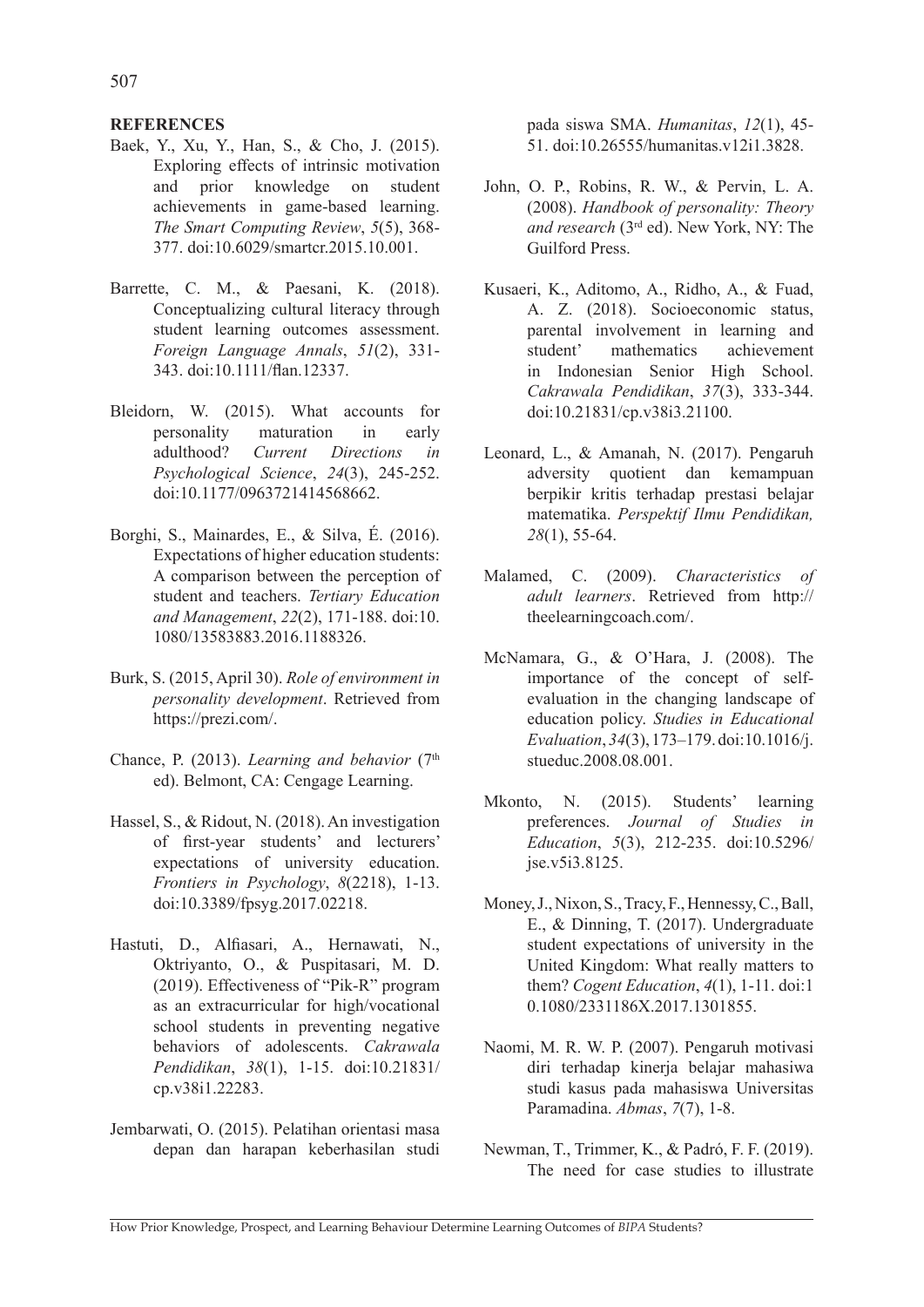quality practice: Teaching in higher education to ensure quality of entry level professionals. In K. Trimmer, T. Newman, & F. F. Padró (Eds.), *Ensuring quality in professional education Volume I: Human client fields pedagogy and knowledge structures* (pp. 1-17). Switzerland, AG: Palgrave Macmillan. doi:10.1007/978-3- 030-01096-6\_1.

- Norman, E., Blakstad, O., Johnsen, Ø., Martinsen, S. K., & Price, M. C. (2016). The Relationship between feelingsof-knowing and partial knowledge for general knowledge questions. *Frontiers in Psychology*, *7*, 1-7. doi:10.3389/ fpsyg.2016.00996.
- Nurmaleny, F. (2014). *Faktor pembentuk persepsi mahasiswa pendidikan akuntansi angkatan 2011 dan 2012 dalam memilih bidang keahlian khusus pendidikan akuntansi Fakultas Keguruan dan Ilmu Pendidikan Universitas Sebelas Maret*  (Undergraduate Thesis, Universitas Sebelas Maret). Retrieved from https:// digilib.uns.ac.id/.
- Salamadian, S. (2017, August 30). *Visi dan misi: Pengertian, contoh & perbedaan visi dan misi.* Retrieved from https://salamadian. com/.
- Schunk, D. H. (2011). *Learning theories: an educational perspective* (6<sup>th</sup> ed). Boston, MA: Pearson.
- Seginer, R. (2009). *Future orientation: Developmental and ecological perspectives*. New York, NY: Springer Science + Business Media. doi:10.1007/ b106810.
- Senior, C., Fung, D., Howard, C., & Senior, R. (2018). Editorial: What is the role for effective pedagogy in contemporary higher education? *Front. Psychol*, *9*, 1-3. doi:10.3389/fpsyg.2018.01299.
- Sitorus, D. S., Siswandari, S., & Kristiani, K. (2019). The effectiveness of accounting e-module integrated with character value to improve students' learning outcomes and honesty. *Cakrawala Pendidikan*, *38*(1), 120-129. doi:10.21831/cp.v38i1.20878.
- Snyder, C. R. (2010). *Psychology of hope: You can get here from there.* Riverside, CA: Free Press.
- Snyder, C. R., Rand, K. L., & Sigmon, D. R. (2002). Hope theory: A member of the positive psychology family. In C. R. Snyder & S. J. Lopez (Eds.), *Handbook of Positive psychology* (pp. 257-276). New York, NY: Oxford University Press.
- Snyder, C. R., Shorey, H. S., Cheavens, J., Pulvers, K. M., Adams III, V. H., & Wiklund, C. (2002). Hope and academic success in college. *Journal of Educational Psychology*, *94*(4), 820-826. doi:10.1037/0022-0663.94.4.820.
- Sora N. (2014, September 26). *Pengertian visi dan misi beserta perbedaannya*. Retrieved from https://www.pengertianku.net/.
- Van de Kaa, E. J. (2010). Prospect theory and choice behaviour strategies: Review and synthesis of concepts from social and transport sciences. *European Journal of Transport and Infrastructure Research (EJTIR), 10*(4), 299-329. doi:10.18757/ ejtir.2010.10.4.2897.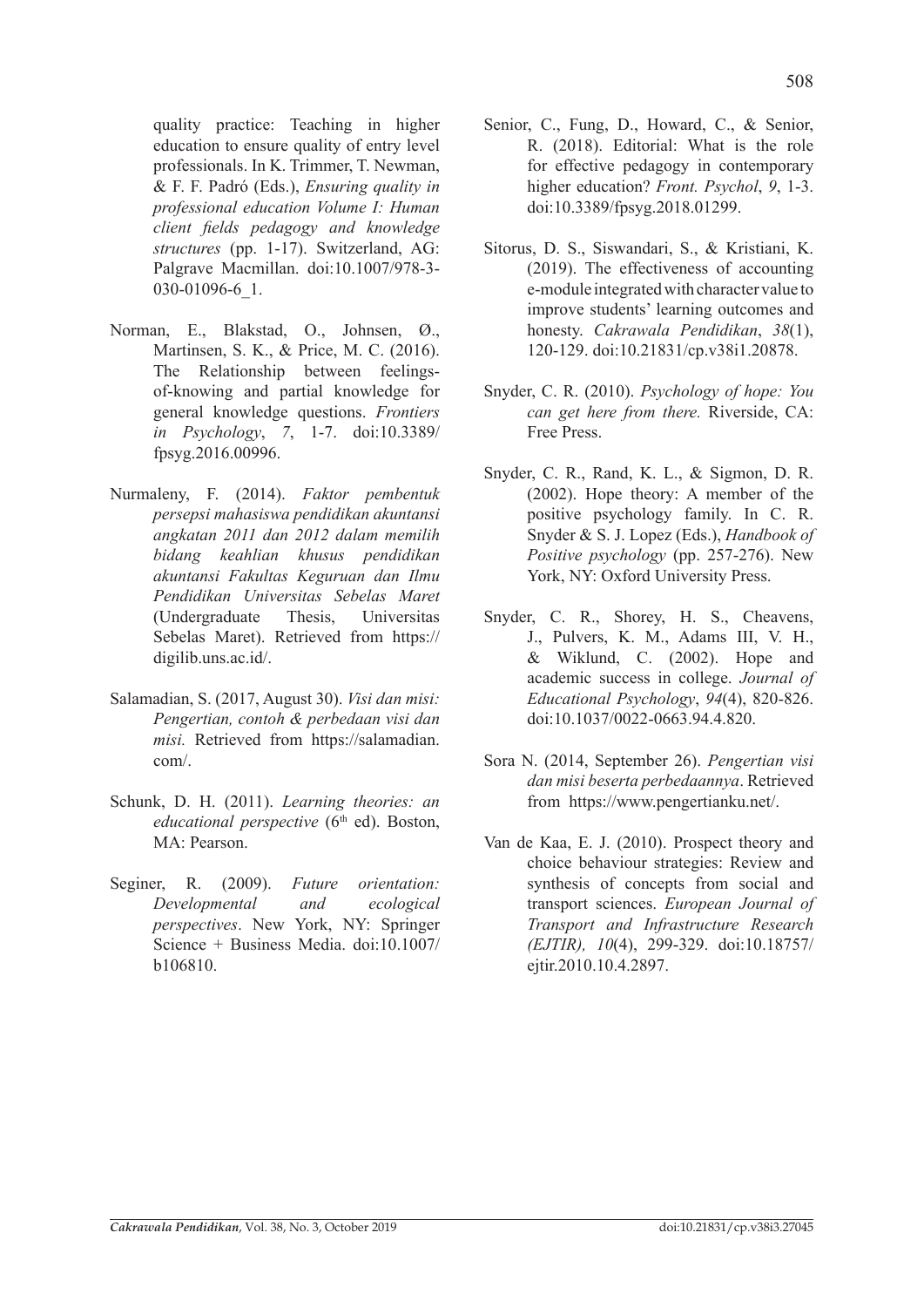| <b>Components</b>                | <b>Indicators Test</b>                                                                                                                                                                                              | Sum of<br><b>Item Test</b> |
|----------------------------------|---------------------------------------------------------------------------------------------------------------------------------------------------------------------------------------------------------------------|----------------------------|
| Indonesian as a foreign language | Nature, position, functions, problems, and prospects of BIPA                                                                                                                                                        | 10                         |
| Cross-cultural understanding     | Concepts of culture, the scope of cross-cultural studies,<br>cultural values, cultural behavior                                                                                                                     | 10                         |
| Learning program                 | Characteristics of the <i>BIPA</i> program, components of the <i>BIPA</i><br>program, techniques and procedures for developing the BIPA<br>program                                                                  | 10                         |
| Teaching materials development   | Learning resources and <i>BIPA</i> teaching materials, types and criteria<br>for selecting <i>BIPA</i> teaching resources and materials, techniques<br>and procedures for developing <i>BIPA</i> teaching materials | 10                         |
| Developing learning strategies   | The approach, method, strategy for <i>BIPA</i> learning technique,<br>various BIPA learning strategies, implementation of BIPA learning                                                                             | 10                         |
| Total                            |                                                                                                                                                                                                                     | 50                         |

# **APPENDIX Appendix 1. Outline of Test Materials**

# **Appendix 2. Questionnaire of Students' Prospect in Learning**

|                | No.<br><b>Statements</b>                                                                                                            |   |                | <b>Choice Answer</b> |   |
|----------------|-------------------------------------------------------------------------------------------------------------------------------------|---|----------------|----------------------|---|
|                |                                                                                                                                     | 1 | $\overline{2}$ | 3                    | 4 |
| $\mathbf{1}$   | You know <i>BIPA</i> correctly and adequately.                                                                                      |   |                |                      |   |
| $\overline{2}$ | You have complete prospect into the future of the BIPA program                                                                      |   |                |                      |   |
| 3              | You know the importance of the BIPA program for now or for the future                                                               |   |                |                      |   |
| $\overline{4}$ | You predict that the <i>BIPA</i> program will continue to grow both domestically and abroad                                         |   |                |                      |   |
| 5              | You have an idea that the <i>BIPA</i> program will provide employment opportunities for you                                         |   |                |                      |   |
| 6              | You have a prediction that after graduating later you will immediately get a job to<br>teach BIPA                                   |   |                |                      |   |
| 7              | You have an idea that after graduation, you will become a master who is an expert in<br><b>BIPA</b>                                 |   |                |                      |   |
| 8              | You have an idea that after graduation, you will become a BIPA developer and researcher                                             |   |                |                      |   |
| 9              | You have an idea that after graduation, you will become a reliable BIPA teacher                                                     |   |                |                      |   |
| 10             | You have aspirations to contribute your experience in the internationalization of<br>Indonesian language through BIPA learning      |   |                |                      |   |
| 11             | You choose the interest of BIPA because it is under the expectations of expertise for<br>your future                                |   |                |                      |   |
| 12             | You choose the interest of BIPA because you want to deepen your knowledge about BIPA                                                |   |                |                      |   |
| 13             | You choose the interest of BIPA because you have realized the importance of BIPA<br>learning                                        |   |                |                      |   |
| 14             | You choose BIPA specialization because it is under the basic abilities that you have                                                |   |                |                      |   |
| 15             | You choose BIPA interest because you feel that the class is the most suitable for you                                               |   |                |                      |   |
| 16             | You understand the prospect and mission of the BIPA specialization program                                                          |   |                |                      |   |
| 17             | You understand the long-term goals that are expected from the opening of the BIPA<br>specialization program                         |   |                |                      |   |
| 18             | You know the contents of the lecture as a learning experience that you will get in lectures                                         |   |                |                      |   |
| 19             | You understand the path of collaboration to develop the learning experience that you<br>can get after graduating                    |   |                |                      |   |
| 20             | You already have a partnership with certain institutions that can accommodate your<br>experience and expertise in the field of BIPA |   |                |                      |   |

How Prior Knowledge, Prospect, and Learning Behaviour Determine Learning Outcomes of *BIPA* Students?